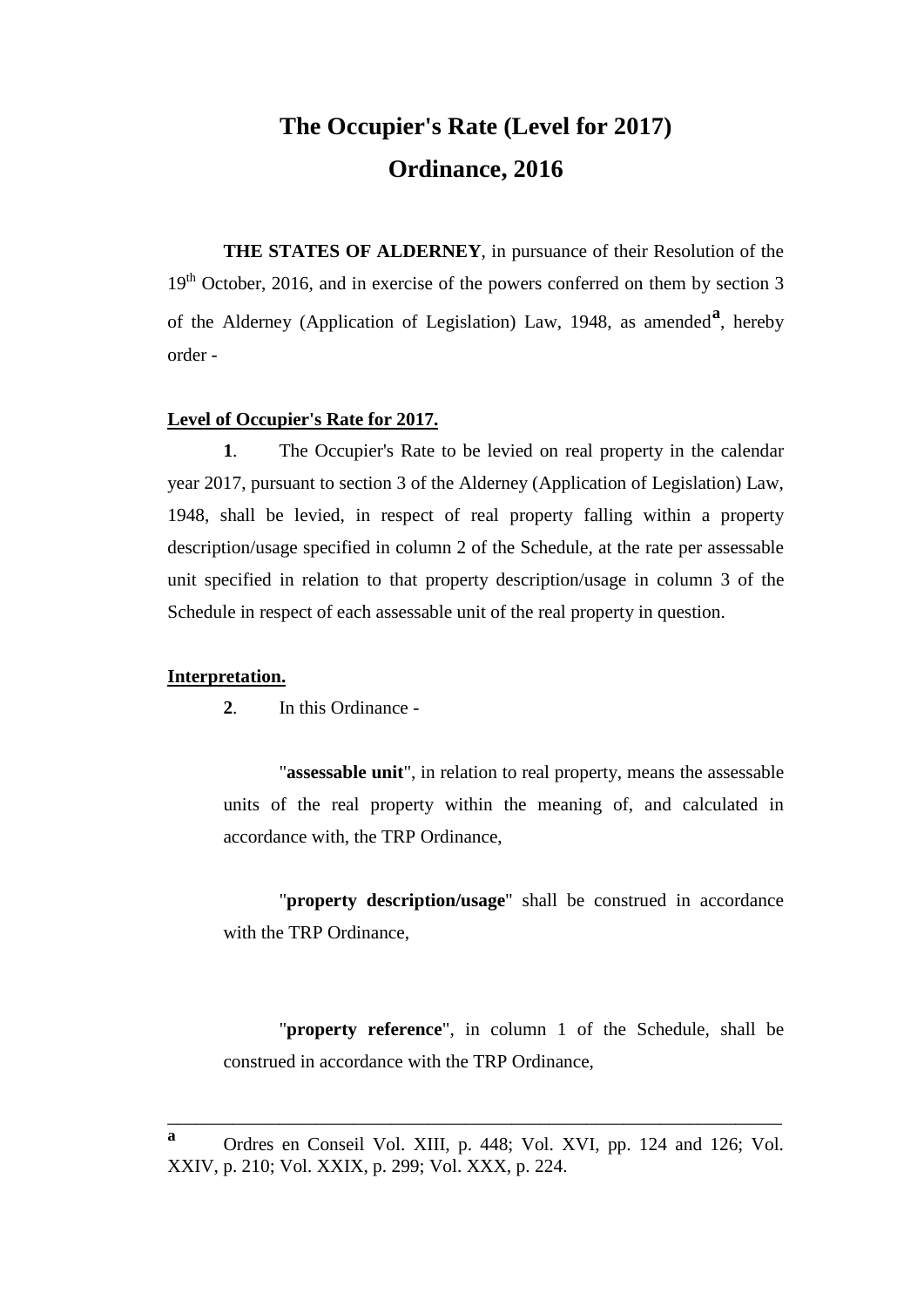"**the TRP Ordinance**" means the Taxation of Real Property (Guernsey and Alderney) Ordinance 2007**[b](#page-1-0)** .

(2) The Interpretation (Guernsey) Law, 1948**[c](#page-1-1)** applies to the interpretation of this Ordinance.

(3) Any reference in this Ordinance to an enactment is a reference thereto as from time to time amended, re-enacted (with or without modification), extended or applied.

#### **Citation.**

**3**. This Ordinance may be cited as the Occupier's Rate (Level for 2017) Ordinance, 2016.

#### **Commencement.**

**4.** This Ordinance shall come into force on the 1<sup>st</sup> January, 2017.

\_\_\_\_\_\_\_\_\_\_\_\_\_\_\_\_\_\_\_\_\_\_\_\_\_\_\_\_\_\_\_\_\_\_\_\_\_\_\_\_\_\_\_\_\_\_\_\_\_\_\_\_\_\_\_\_\_\_\_\_\_\_\_\_\_\_

<span id="page-1-0"></span>**b** Receuil d'Ordonnances Tome XXXII, p. 504; Tome XXXIII, pp. 45 and 674; Order in Council No. XIII of 2010; Guernsey Ordinance No. XLVIII of 2011 and No. XLI of 2015; G.S.I. No. 54 of 2008; No. 109 of 2010; No. No. 40 of 2011 and No. 51 of 2013.

<span id="page-1-1"></span>**<sup>c</sup>** Ordres en Conseil Vol. XIII, p. 355.